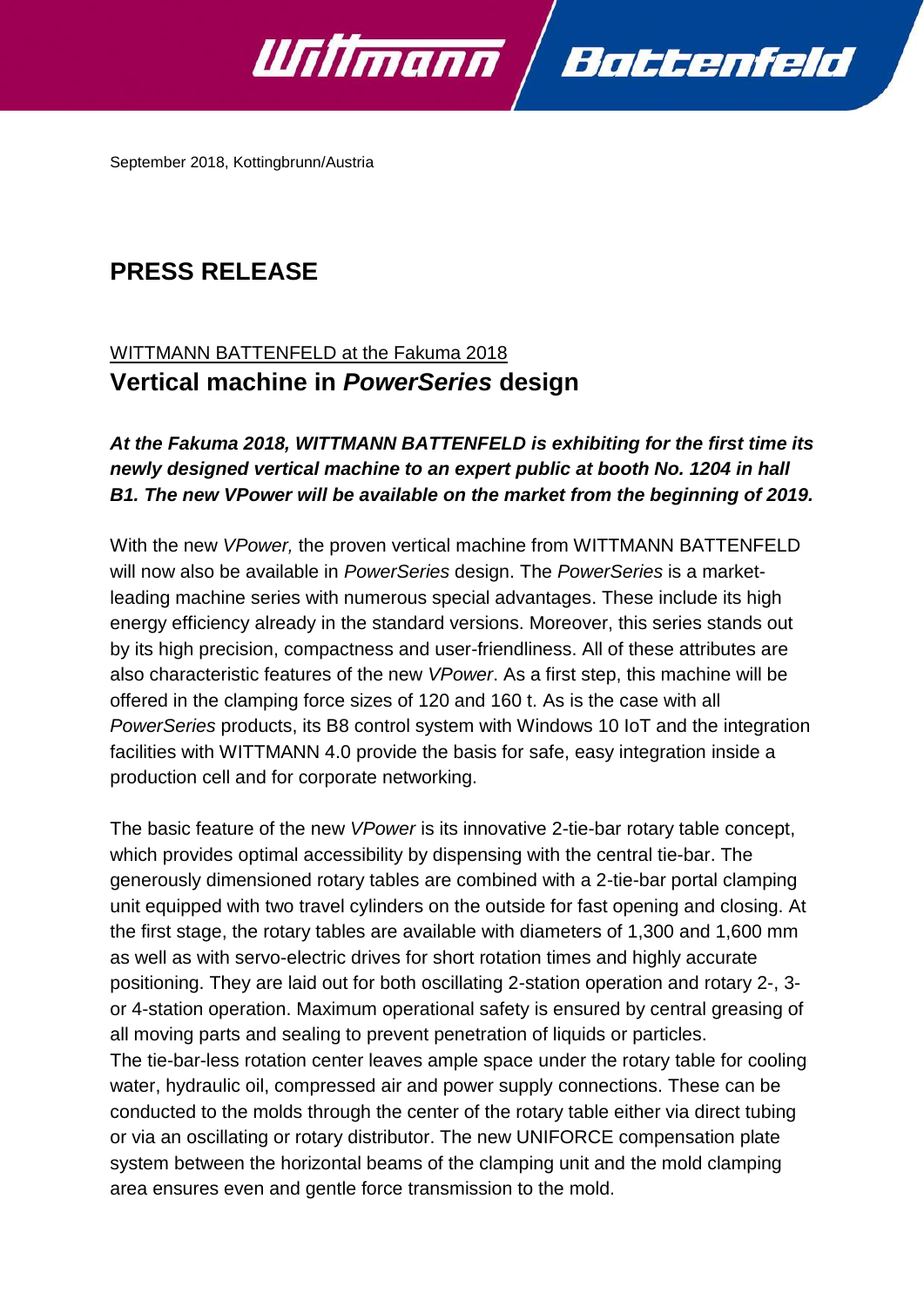

The injection unit can also be converted at a later date from vertical to horizontal or vice versa. Moreover, the drive unit of the *VPower* is equipped for operation with 2 aggregates. This means that the machine is also available as a 2-component model or can be retrofitted with a second aggregate later if the connection facilities for a second aggregate have been installed.

The *VPower* is equipped with a servo-hydraulic twin pump system as standard, which enables parallel movements of the opening and ejector strokes. Thanks to encapsulation and sound insulation of the motor and pump compartments, the drive unit is extremely silent. The highly effective fine filtration of the hydraulic oil in the main flow channel ensures the machine's long-term high precision.

The machine's open design makes it particularly well suited for the integration of automation systems with insert feeding and finished parts removal. Furthermore, it takes up considerably less space than its predecessor model, and its ergonomic, low working height of less than 1m is very convenient for its users.

At the Fakuma, the functionality of the new *VPower* will be demonstrated by a *VPower* 160/750 with a rotary table 1600 mm in diameter.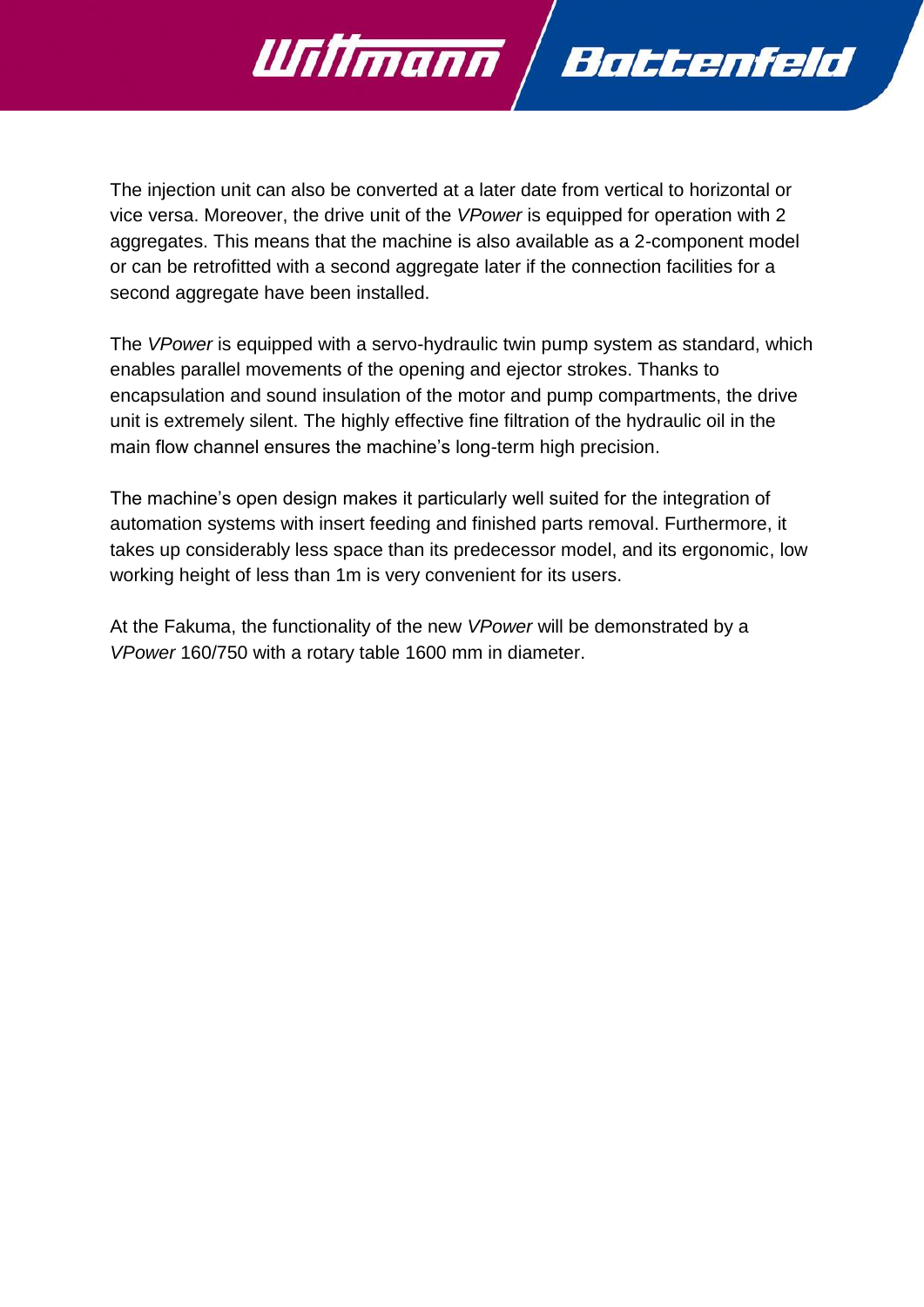



**Fig. 1:** The new *VPower*



**Fig. 2:** Generously dimensioned rotary table with rotary distributor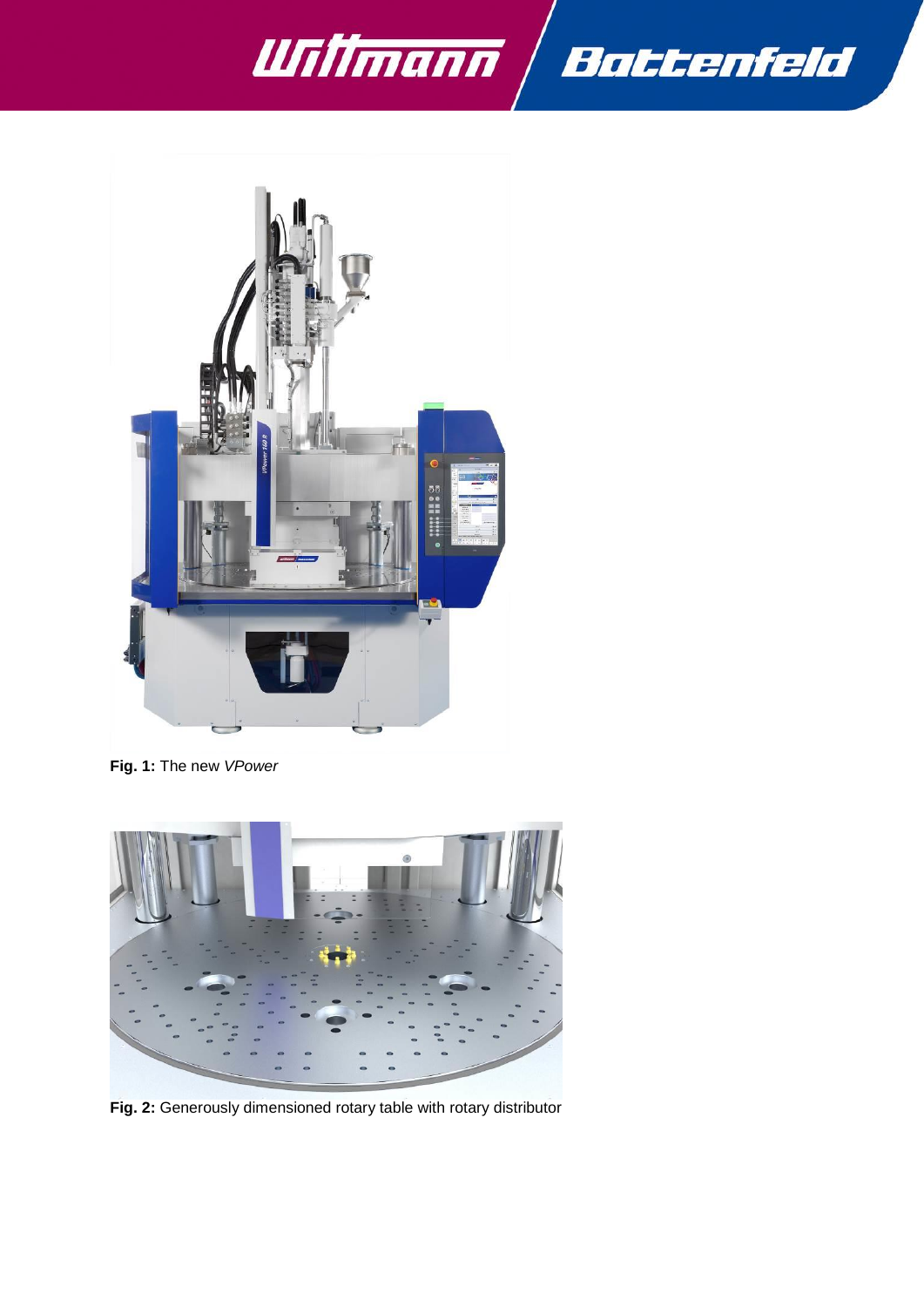



**Fig. 3:** Compact, highly dynamic servo-hydraulics

#### **The WITTMANN Group**

The WITTMANN Group is a worldwide leader in the production of injection molding machines, robots and peripheral equipment for the plastics processing industry, headquartered in Vienna/Austria and consisting of two main divisions: WITTMANN BATTENFELD and WITTMANN. They jointly operate the companies of the group with eight production plants in five countries, and its additional sales and service companies are active with 34 facilities on all important plastics markets around the world.

WITTMANN BATTENFELD pursues the further expansion of its market position as an injection molding machine manufacturer and specialist for state-of-the-art process technologies. As a supplier of comprehensive, modern machine technology in modular design, the company meets both present and future market demands for plastics injection molding equipment.

The WITTMANN product portfolio includes robots and automation systems, material handling systems, dryers, gravimetric and volumetric blenders, granulators, temperature controllers and chillers. With this diversified range of peripheral equipment, WITTMANN offers plastics processors solutions to cover all production requirements, ranging from independent production cells to integrated plant-wide systems.

The syndication of the various segments under the umbrella of the WITTMANN Group has led to complete connectivity between the various product lines, for the benefit of plastics processors with an increasing demand for seamless integration of processing machinery with automation and peripherals.